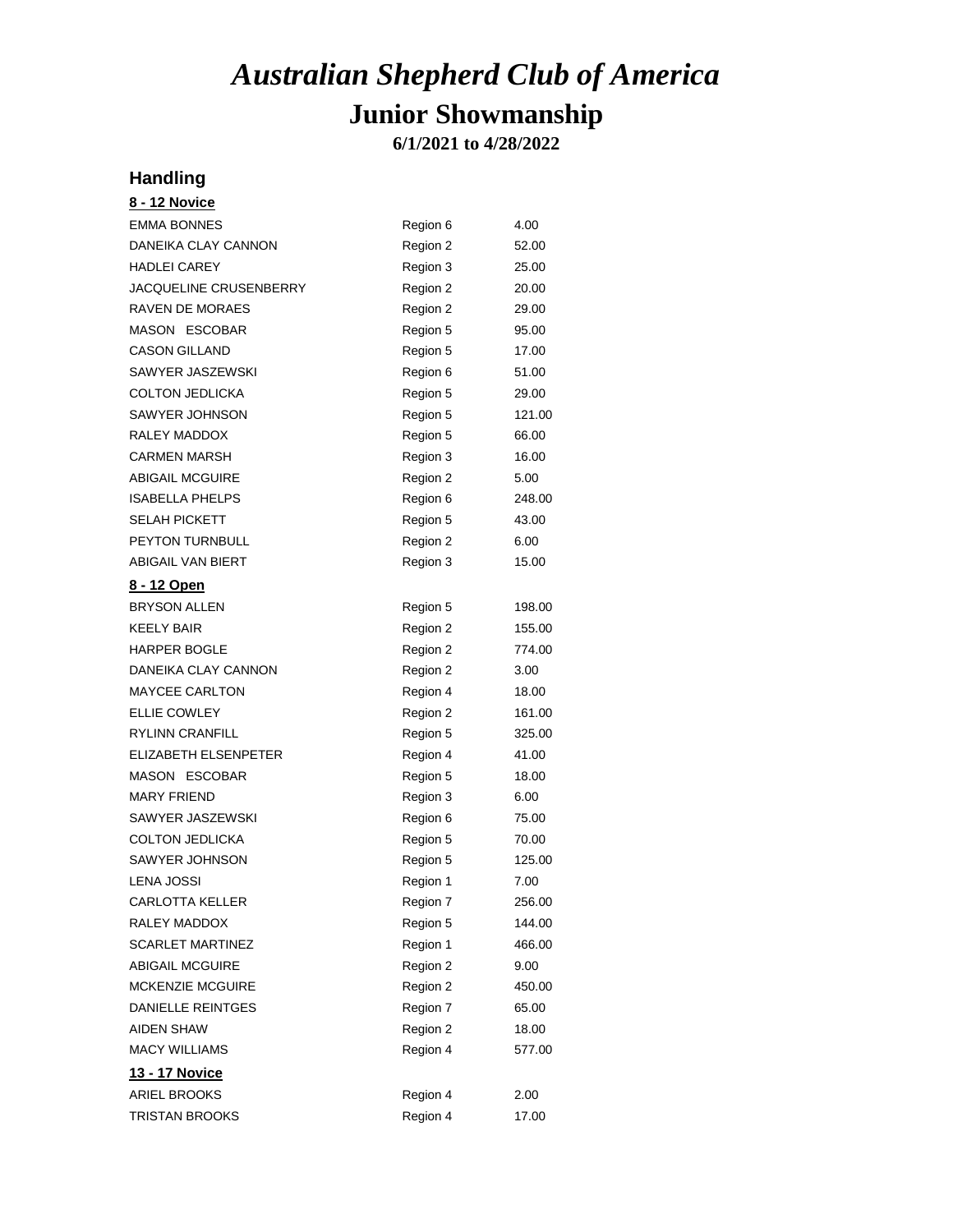#### **6/1/2021 to 4/28/2022**

| <b>BAYLEE CARLTON</b>    | Region 4 | 73.00   |
|--------------------------|----------|---------|
| <b>REBEKAH DENNY</b>     | Region 4 | 3.00    |
| <b>MARLIE GIDDENS</b>    | Region 5 | 18.00   |
| <b>DARIAN GIMZO</b>      | Region 4 | 210.00  |
| LANCE HALMA              | Region 1 | 56.00   |
| ANNA MARIE HANSEN        | Region 1 | 112.00  |
| STELLA MARSHALL          | Region 1 | 23.00   |
| <b>AIDEN PINKAL</b>      | Region 1 | 5.00    |
| ANN STECHSCHULTE         | Region 2 | 16.00   |
| SAVANNAH TRAVERSE        | Region 6 | 47.00   |
| <u> 13 - 17 Open</u>     |          |         |
| <b>JAISA BLAIR</b>       | Region 2 | 26.00   |
| <b>BAYLEE CARLTON</b>    | Region 4 | 348.00  |
| ANJA CIKARA-GOCKE        | Region 3 | 130.00  |
| MACKENZIE JEAN COLE      | Region 3 | 90.00   |
| <b>BAILEY CRADER</b>     | Region 2 | 1505.00 |
| ANNA DIRKSEN             | Region 4 | 475.00  |
| AVA FISCHER              | Region 1 | 74.00   |
| <b>MARLIE GIDDENS</b>    | Region 5 | 69.00   |
| <b>MARYBETH GOUGH</b>    | Region 5 | 135.00  |
| LANCE HALMA              | Region 1 | 54.00   |
| <b>EMILY JOSSI</b>       | Region 1 | 203.00  |
| <b>MOLLY KULIGOWSKI</b>  | Region 1 | 159.00  |
| <b>STELLA MARSHALL</b>   | Region 1 | 89.00   |
| <b>HANNAH MCGUIRE</b>    | Region 2 | 492.00  |
| ANNAKA MILLER            | Region 6 | 26.00   |
| NIVEDITA MOHAN           | Region 2 | 236.00  |
| <b>QUINN MOLDENHAUER</b> | Region 4 | 335.00  |
| AVERY PRUITT             | Region 2 | 852.00  |
| AYLA REUTER              | Region 4 | 16.00   |
| <b>BRADLEY RHODES</b>    | Region 3 | 532.00  |
| <b>KADY SCHNEIDER</b>    | Region 5 | 667.00  |
| <b>AUBREY SHAW</b>       | Region 2 | 106.00  |
| SAMANTHA STOEKE          | Region 6 | 513.00  |
| NATALIE VAN TASSEL       | Region 1 | 528.00  |
| MEADOW WEIDNER           | Region 5 | 32.00   |
| <b>Obedience</b>         |          |         |
| 8 - 12 Novice            |          |         |
| <b>SCARLET MARTINEZ</b>  | Region 1 | 215.00  |
| <b>13 - 17 Novice</b>    |          |         |
| ANJA CIKARA-GOCKE        | Region 3 | 217.50  |
| <b>AVA FISCHER</b>       | Region 1 | 218.50  |
| ANNA MARIE HANSEN        | Region 1 | 172.50  |
| <b>EMILY JOSSI</b>       | Region 1 | 226.50  |
| MOLLY KULIGOWSKI         | Region 1 | 185.00  |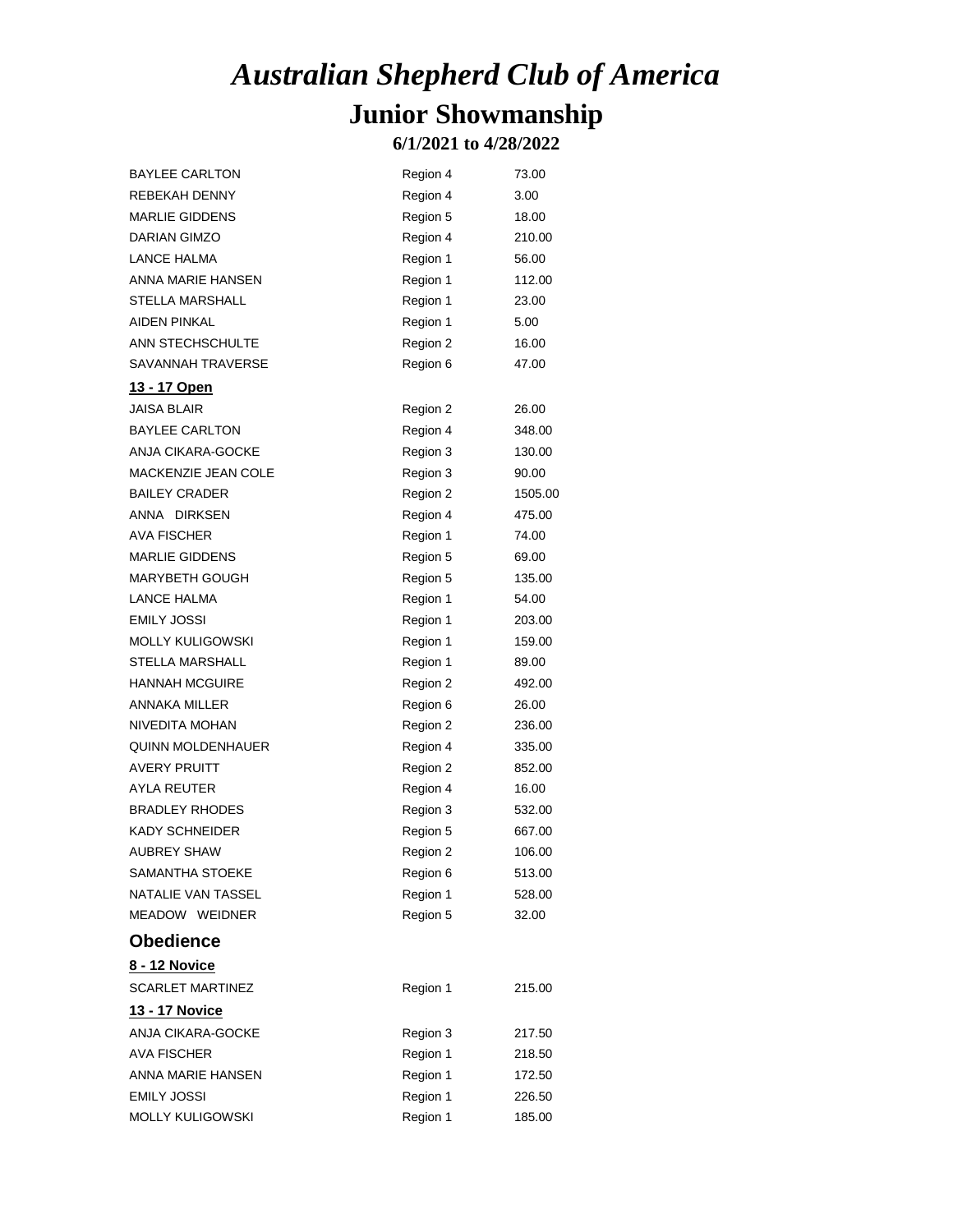### **6/1/2021 to 4/28/2022**

| 13 - 17 Open                 |          |        |
|------------------------------|----------|--------|
| <b>AVA FISCHER</b>           | Region 1 | 233.50 |
| <b>Open Working Junior</b>   |          |        |
| 8 - 12 Started Sheep         |          |        |
| NATALIE MALMBERG             | Region 1 | 90.00  |
| <u>13 - 17 Started Ducks</u> |          |        |
| <b>ARIEL BROOKS</b>          | Region 4 | 48.33  |
| EVA YASENIA WARD             | Region 1 | 82.00  |
| 13 - 17 Started Sheep        |          |        |
| <b>ARIEL BROOKS</b>          | Region 4 | 83.33  |
| <b>STELLA MARSHALL</b>       | Region 1 | 82.00  |
| 13 - 17 Started Cattle       |          |        |
| <b>STELLA MARSHALL</b>       | Region 1 | 74.00  |
| <b>Rally</b>                 |          |        |
| <u>8 - 12 Novice</u>         |          |        |
| <b>MARY FRIEND</b>           | Region 3 | 193.00 |
| <b>ERIN KROETCH</b>          | Region 3 | 208.00 |
| <b>SCARLET MARTINEZ</b>      | Region 1 | 221.00 |
| <b>ISABELLA PHELPS</b>       | Region 6 | 401.00 |
| SUZANNE WAGENAAR             | Region 7 | 254.00 |
| <b>MACY WILLIAMS</b>         | Region 4 | 237.00 |
| <b>BRAYLEE WISE</b>          | Region 5 | 225.00 |
| <u>8 - 12 Advanced</u>       |          |        |
| <b>ISABELLA PHELPS</b>       | Region 6 | 241.00 |
| <u>8 - 12 Excellent</u>      |          |        |
| SUZANNE WAGENAAR             | Region 7 | 219.00 |
| <u> 13 - 17 Novice</u>       |          |        |
| AVA FISCHER                  | Region 1 | 252.00 |
| <b>KLANCY HAMMONS</b>        | Region 5 | 180.00 |
| <b>MOLLY KULIGOWSKI</b>      | Region 1 | 227.00 |
| <b>STELLA MARSHALL</b>       | Region 1 | 210.00 |
| <b>BURLYNNE MEJERIS</b>      | Region 5 | 206.00 |
| ANASTASIA STRUECKER          | Region 7 | 221.00 |
| <b>OLIVIA VINCENT</b>        | Region 3 | 181.00 |
| 13 - 17 Advanced             |          |        |
| CHARLOTTE CHESTNUT           | Region 7 | 229.00 |
| ANJA CIKARA-GOCKE            | Region 3 | 259.00 |
| AVA FISCHER                  | Region 1 | 180.00 |
| ANNA MARIE HANSEN            | Region 1 | 227.00 |
| <b>EMILY JOSSI</b>           | Region 1 | 206.00 |
| <u> 13 - 17 Excellent</u>    |          |        |
| AVA FISCHER                  | Region 1 | 242.00 |
| <b>BURLYNNE MEJERIS</b>      | Region 5 | 204.00 |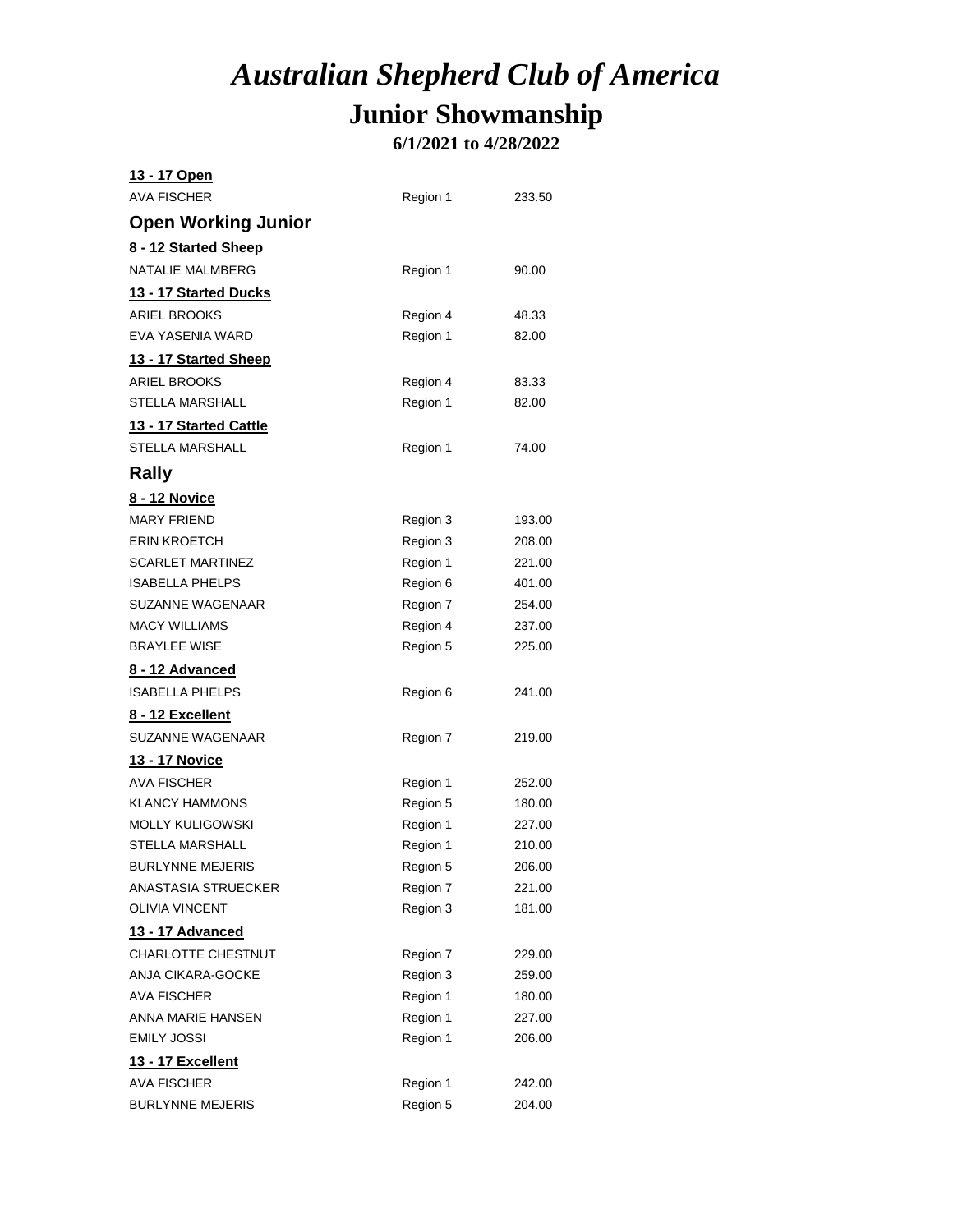**6/1/2021 to 4/28/2022**

| <b>13 - 17 Masters</b>        |          |        |
|-------------------------------|----------|--------|
| <b>AVA FISCHER</b>            | Region 1 | 220.00 |
| <b>BURLYNNE MEJERIS</b>       | Region 5 | 195.00 |
| <b>ANASTASIA STRUECKER</b>    | Region 7 | 186.00 |
| <b>Working Junior Handler</b> |          |        |
| 8 - 12 Sheep                  |          |        |
| <b>NATALIE MALMBERG</b>       | Region 1 | 120.42 |
| <b>AUSTIN MCCREARY</b>        | Region 1 | 120.75 |
| <u> 13 - 17 Cattle</u>        |          |        |
| <b>ARIEL BROOKS</b>           | Region 4 | 115.67 |
| <b>TRISTAN BROOKS</b>         | Region 4 | 96.50  |
| ANNA MARIE HANSEN             | Region 1 | 114.56 |
| <b>STELLA MARSHALL</b>        | Region 1 | 112.20 |
| 13 - 17 Ducks                 |          |        |
| <b>TRISTAN BROOKS</b>         | Region 4 | 116.00 |
| <b>ANNA MARIE HANSEN</b>      | Region 1 | 115.80 |
| <u> 13 - 17 Sheep</u>         |          |        |
| <b>TRISTAN BROOKS</b>         | Region 4 | 115.00 |
| ANNA MARIE HANSEN             | Region 1 | 122.13 |
| STELLA MARSHALL               | Region 1 | 119.25 |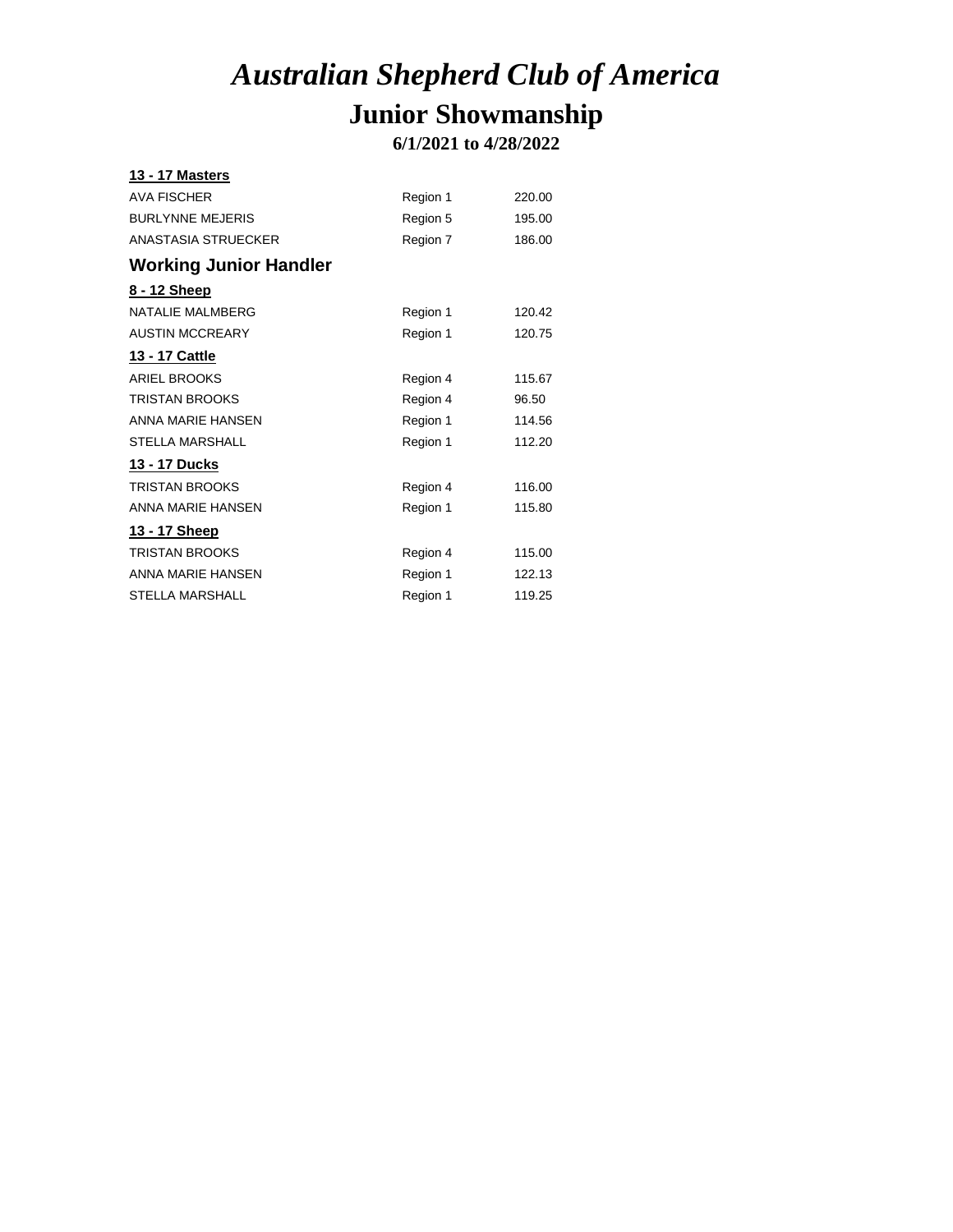**From 6/1/2021 thru 4/28/2022**

#### **Highest Score in Each Region**

#### **Handling**

**13 - 17 Started Ducks**

| <u>8 - 12</u>         |    |                             |    |          |
|-----------------------|----|-----------------------------|----|----------|
| Region 1              |    | <b>SCARLET MARTINEZ</b>     | -- | 466.00   |
| Region 2              | -- | <b>HARPER BOGLE</b>         |    | 774.00   |
| Region 3              | −  | HADLEI CAREY                | ⊷  | 25.00    |
| Region 4              | −  | <b>MACY WILLIAMS</b>        |    | 577.00   |
| Region 5              | ⊷  | RYLINN CRANFILL             | -- | 325.00   |
| Region 6              | -- | <b>ISABELLA PHELPS</b>      |    | 248.00   |
| Region 7              | -- | <b>CARLOTTA KELLER</b>      |    | 256.00   |
| <u> 13 - 17</u>       |    |                             |    |          |
| Region 1              | ۰. | NATALIE VAN TASSEL          | -- | 528.00   |
| Region 2              | ۰. | <b>BAILEY CRADER</b>        | ⊷  | 1,505.00 |
| Region 3              |    | -- BRADLEY RHODES           |    | 532.00   |
| Region 4              | -- | ANNA DIRKSEN                |    | 475.00   |
| Region 5              | −  | <b>KADY SCHNEIDER</b>       | -- | 667.00   |
| Region 6              | -- | SAMANTHA STOEKE             |    | 513.00   |
| Obedience             |    |                             |    |          |
| 8 - 12 Novice         |    |                             |    |          |
| Region 1              | −  | <b>SCARLET MARTINEZ</b>     |    | 215.00   |
| <u>13 - 17 Novice</u> |    |                             |    |          |
| Region 1              | −  | <b>EMILY JOSSI</b>          |    | 226.50   |
| Region 3              | -- | ANJA CIKARA-GOCKE           |    | 217.50   |
| <u> 13 - 17 Open</u>  |    |                             |    |          |
| Region 1              |    | <b>AVA FISCHER</b>          |    | 233.50   |
| Working               |    |                             |    |          |
| 8 - 12 Sheep          |    |                             |    |          |
| Region 1              |    | <b>AUSTIN MCCREARY</b>      |    | 120.75   |
| 13 - 17 Cattle        |    |                             |    |          |
| Region 1              |    | -- ANNA MARIE HANSEN        |    | 114.56   |
| Region 4              |    | <b>ARIEL BROOKS</b>         |    | 115.67   |
| <u> 13 - 17 Ducks</u> |    |                             |    |          |
| Region 1              | -- | ANNA MARIE HANSEN           |    | 115.80   |
| Region 4              |    | - TRISTAN BROOKS            |    | 116.00   |
| 13 - 17 Sheep         |    |                             |    |          |
| Region 1              |    | -- ANNA MARIE HANSEN        |    | 122.13   |
| Region 4              |    | - TRISTAN BROOKS            |    | 115.00   |
| <b>Open Working</b>   |    |                             |    |          |
| 8 - 12 Started Sheep  |    |                             |    |          |
|                       |    | Region 1 - NATALIE MALMBERG |    | $-90.00$ |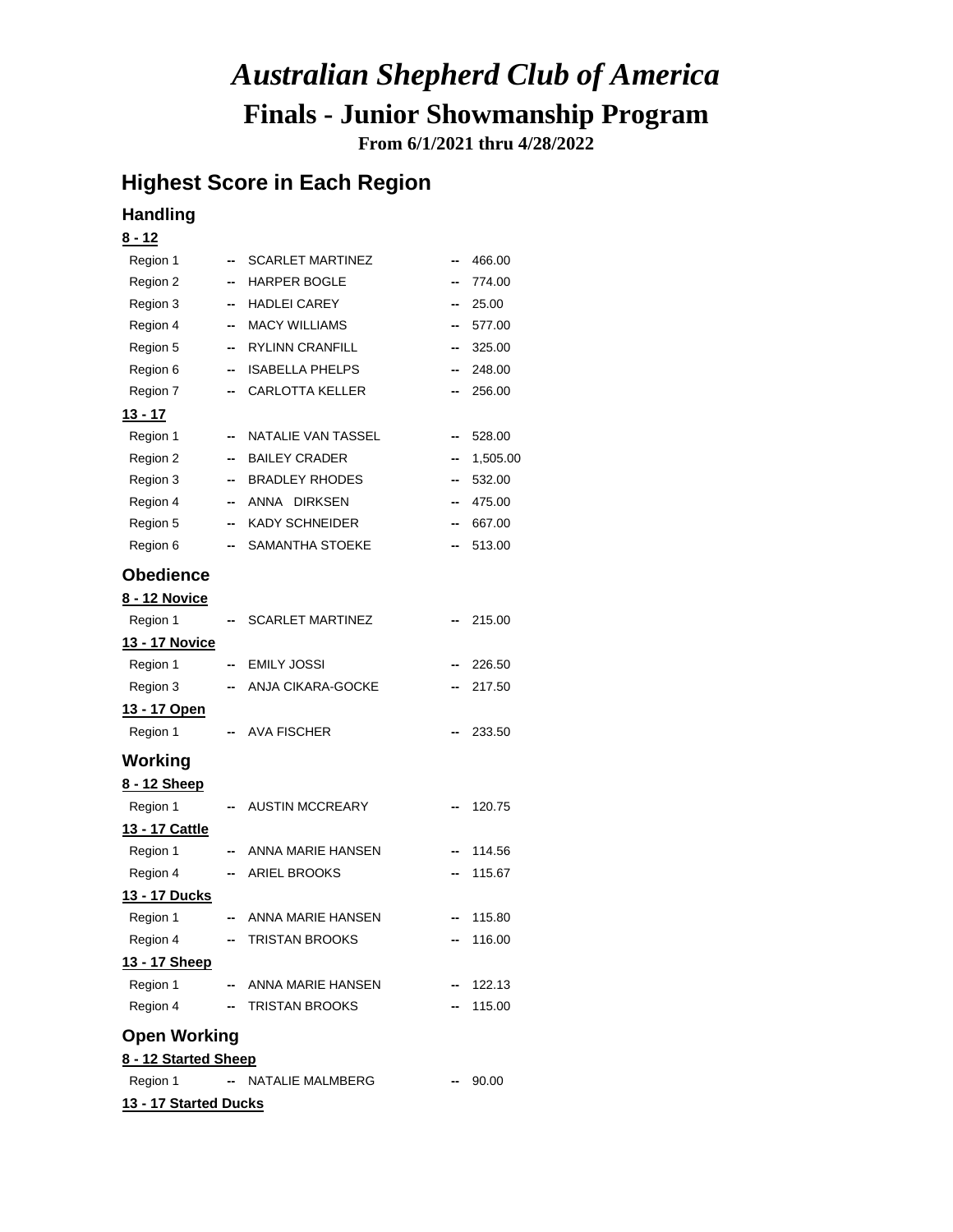**From 6/1/2021 thru 4/28/2022**

| Region 1               |     | -- EVA YASENIA WARD       |                          | 82.00  |
|------------------------|-----|---------------------------|--------------------------|--------|
| Region 4               |     | -- ARIEL BROOKS           |                          | 48.33  |
| 13 - 17 Started Sheep  |     |                           |                          |        |
| Region 1               | $-$ | STELLA MARSHALL           |                          | 82.00  |
| Region 4               |     | - ARIEL BROOKS            |                          | 83.33  |
| 13 - 17 Started Cattle |     |                           |                          |        |
| Region 1               | $-$ | <b>STELLA MARSHALL</b>    |                          | 74.00  |
| Rally                  |     |                           |                          |        |
| 8 - 12                 |     |                           |                          |        |
| Region 1               |     | <b>SCARLET MARTINEZ</b>   |                          | 180.00 |
| Region 3               | --  | <b>ERIN KROETCH</b>       |                          | 208.00 |
| Region 4               | --  | <b>MACY WILLIAMS</b>      | $\overline{\phantom{a}}$ | 237.00 |
| Region 5               | --  | <b>BRAYLEE WISE</b>       |                          | 225.00 |
| Region 7               | −   | SUZANNE WAGENAAR          |                          | 254.00 |
| Region 6               | --  | <b>ISABELLA PHELPS</b>    |                          | 241.00 |
| <u> 13 - 17</u>        |     |                           |                          |        |
| Region 1               | ۰.  | <b>AVA FISCHER</b>        |                          | 252.00 |
| Region 5               | --  | <b>BURLYNNE MEJERIS</b>   | --                       | 206.00 |
| Region 3               | --  | ANJA CIKARA-GOCKE         |                          | 259.00 |
| Region 7               | --  | <b>CHARLOTTE CHESTNUT</b> |                          | 229.00 |

### **High Score Junior**

| 8 - 12 Handling                     |             |
|-------------------------------------|-------------|
| <b>HARPER BOGLE</b>                 | $-774.00$   |
| 13 - 17 Handling                    |             |
| <b>BAILEY CRADER</b>                | $-1,505.00$ |
| <b>Obedience Novice</b>             |             |
| <b>EMILY JOSSI</b>                  | $-226.50$   |
| <b>Obedience Open</b>               |             |
| <b>AVA FISCHER</b>                  | $-233.50$   |
| 8 - 12 Working Junior Handler       |             |
| <b>AUSTIN MCCREARY</b>              | $-120.75$   |
| 13 - 17 Working Junior Handler      |             |
| ANNA MARIE HANSEN                   | $-122.13$   |
| 8 - 12 Open Working Junior Handler  |             |
| <b>NATALIE MALMBERG</b>             | $-90.00$    |
| 13 - 17 Open Working Junior Handler |             |
| <b>ARIEL BROOKS</b>                 | -- 83.33    |

#### **8 - 12 Rally**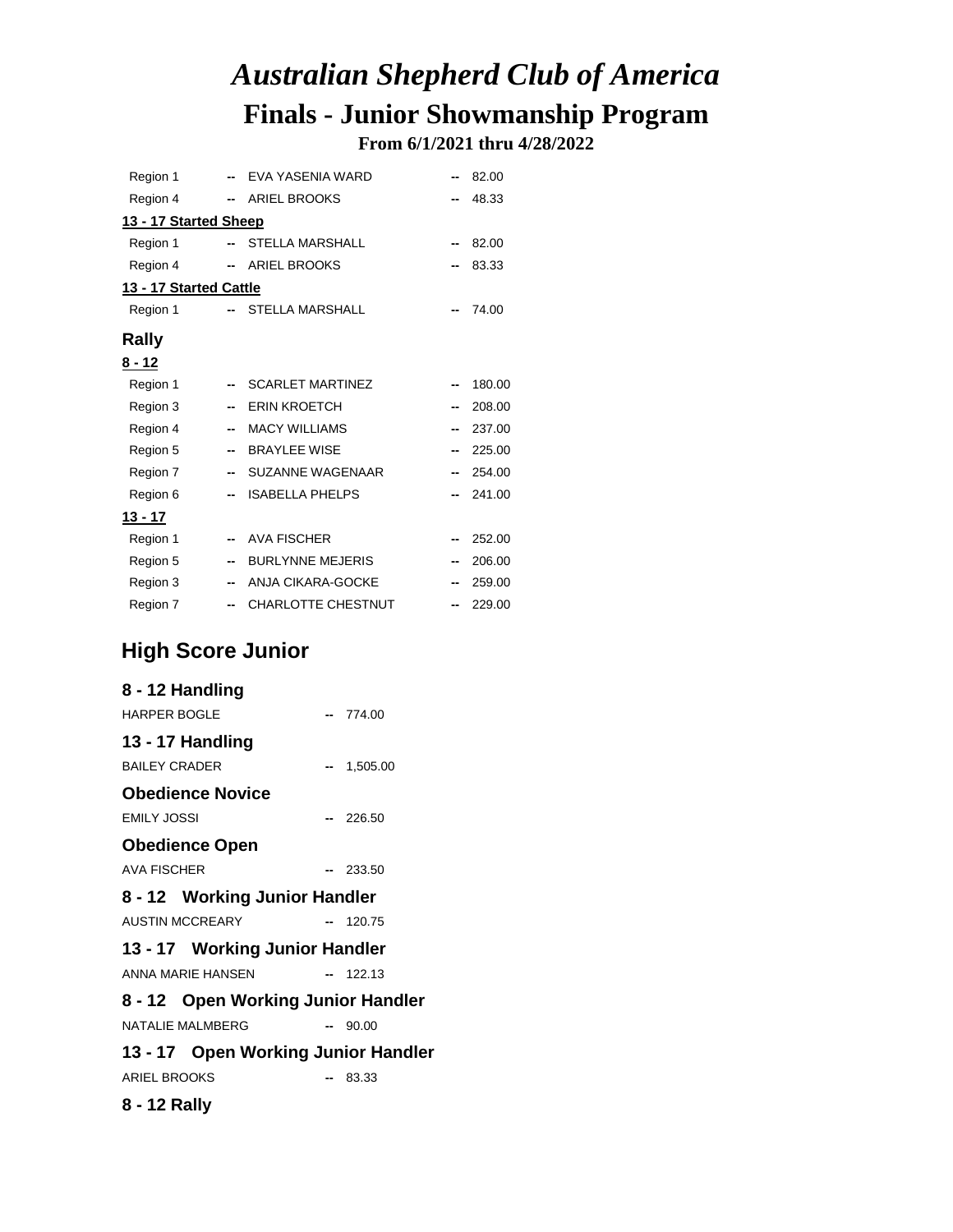**From 6/1/2021 thru 4/28/2022**

| <b>Overall High Score</b><br>Uondlina |                          |        |  |  |
|---------------------------------------|--------------------------|--------|--|--|
| 13 - 17 Rally<br>ANJA CIKARA-GOCKE    | $\overline{\phantom{a}}$ | 259.00 |  |  |
|                                       |                          |        |  |  |
| SUZANNE WAGENAAR                      | $-$                      | 254.00 |  |  |
|                                       |                          |        |  |  |

| паниши<br><b>BAILEY CRADER</b>          | 1.505.00 |
|-----------------------------------------|----------|
| <b>Obedience</b><br><b>AVA FISCHER</b>  | 233.50   |
| Working<br>ANNA MARIF HANSEN            | 122.13   |
| <b>Open Working</b><br>NATALIF MALMBERG | 90.00    |
| Rally<br>ANJA CIKARA-GOCKE              | 259.00   |

#### **All Around**

**ANNA MARIE HANSEN --** 967.09

#### **500 Club**

**HARPER BOGLE BAILEY CRADER AVERY PRUITT BRADLEY RHODES KADY SCHNEIDER SAMANTHA STOEKE NATALIE VAN TASSEL MACY WILLIAMS**

#### **Degree of Excellence**

**BRYSON ALLEN - 1, 2 KEELY BAIR - 1, 2 HARPER BOGLE - 1, 2, 3, 4 BAYLEE CARLTON - 1, 2, 3, 4 ANJA CIKARA-GOCKE - 1 ELLIE COWLEY - 1, 2 BAILEY CRADER - 1, 2, 3, 4 RYLINN CRANFILL - 1, 2, 3, 4 ANNA DIRKSEN - 1, 2, 3, 4 MASON ESCOBAR - 1 DARIAN GIMZO - 1, 2, 3**